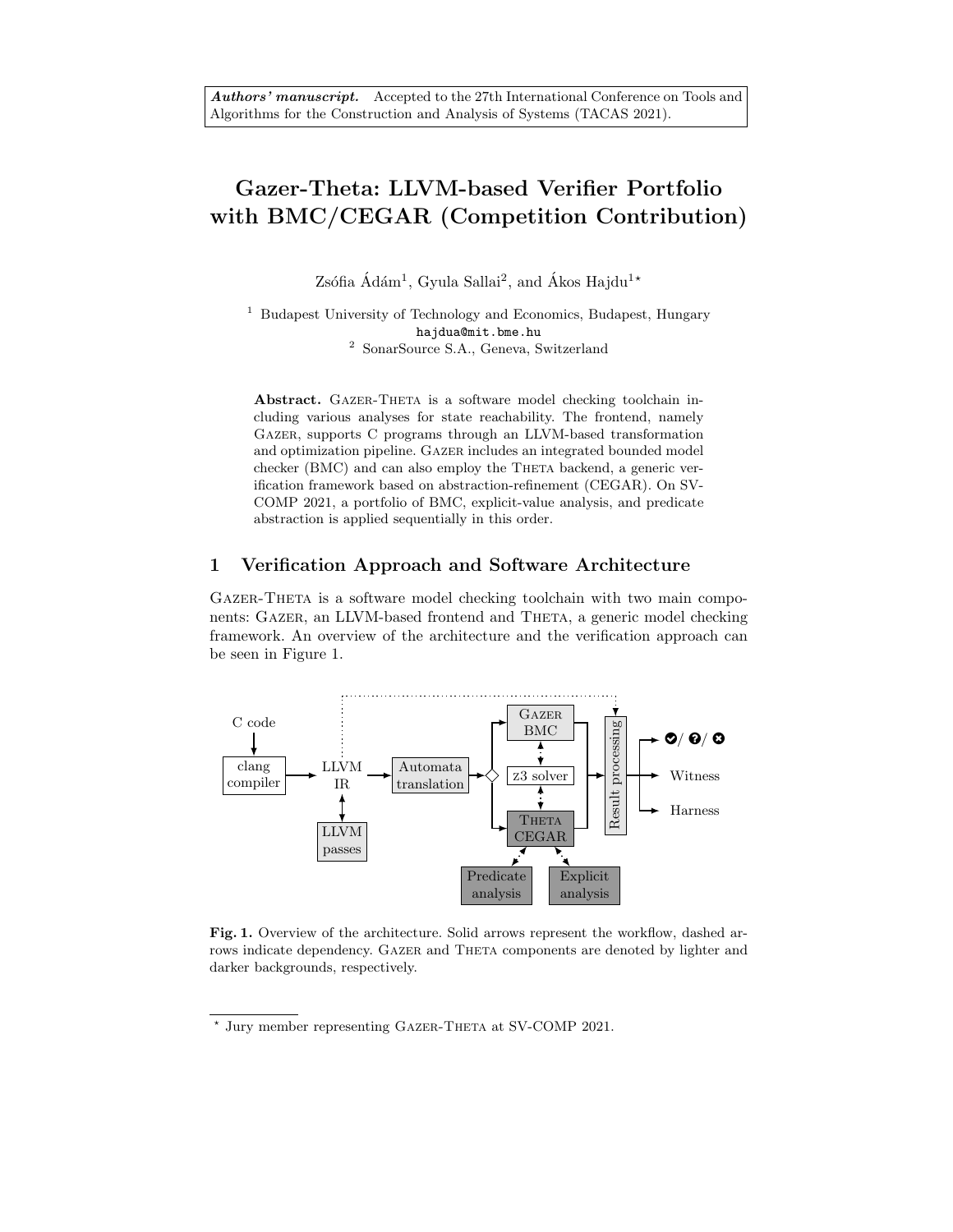#### 2 Zs. Ádám et al.

Gazer. GAZER [7] is a verification frontend for C programs written in  $C++17$ , using the LLVM compiler infrastructure.<sup>3</sup> The input is a C program (possibly consisting of multiple source files) that is first translated to the LLVM IR (intermediate representation) using the clang compiler. Next, various built-in and custom LLVM passes are executed to perform optimizations (e.g., inlining, constant propagation, assertion lifting) and transformations (e.g., adding traceability information) on the IR. The LLVM IR is then transformed into different variants of control flow automata (CFA), depending on the backend to be used. GAZER includes a built-in variant [5, 7] of *bounded model checking* [2], relying on the  $z3$  SMT solver  $[6]$ . The other supported backend is THETA (to be presented below). Currently, both backends provide analysis for *reachability properties*.

In the final step, the "raw" results of the backends are processed to produce a verdict (safe, unsafe, unknown) and a witness. Currently, Gazer only supports violation witnesses, both in a user-friendly syntax and in the format of SV-COMP. Furthermore, Gazer is also capable of generating executable test harnesses that can be used, e.g., in a debugger to reach the property violation.

Theta. THETA [8] is a generic and modular model checking framework written in Java 11, providing abstraction- and CEGAR-based analyses [4] for various formalisms, including CFA. THETA is highly configurable, supporting different abstract domains (such as explicit-value analysis [1] or predicate abstraction [3]) and refinement strategies, mostly based on interpolation (using SMT solvers such as z3 [6]). In the explicit-value analysis, only a subset of program variables is tracked, while predicate abstraction keeps track of logical facts and relationships instead of concrete values.

Verification portfolio. Based on our preliminary experiments, at SV-COMP 2021, we apply a sequential portfolio consisting of 3 steps, as illustrated by Figure 2. The portfolio is implemented as a Python script, which calls the tools described previously. First, bounded model checking is performed with a 150s time limit, which – in our experience – can already solve many unsafe instances. If BMC is inconclusive, we move on to an explicit-value analysis with a 100s limit, which can be effective for simpler, mostly deterministic programs. Finally, if the result is still unknown, we move on to the more heavyweight method of predicate abstraction. If any of the phases reports an unsafe result, as an additional step, we generate an executable test harness from the counterexample and check if the program actually reaches the property violation. This allows us to filter out some false positives (by reporting unknown instead of unsafe).

## 2 Strengths and Weaknesses

Gazer-Theta currently targets reachability analysis so we participate in the ReachSafety category, excluding subcategories Arrays, Heap and Sequentialized, due to features with limited support (e.g., pointers). The strength of the tool is

<sup>3</sup> https://llvm.org/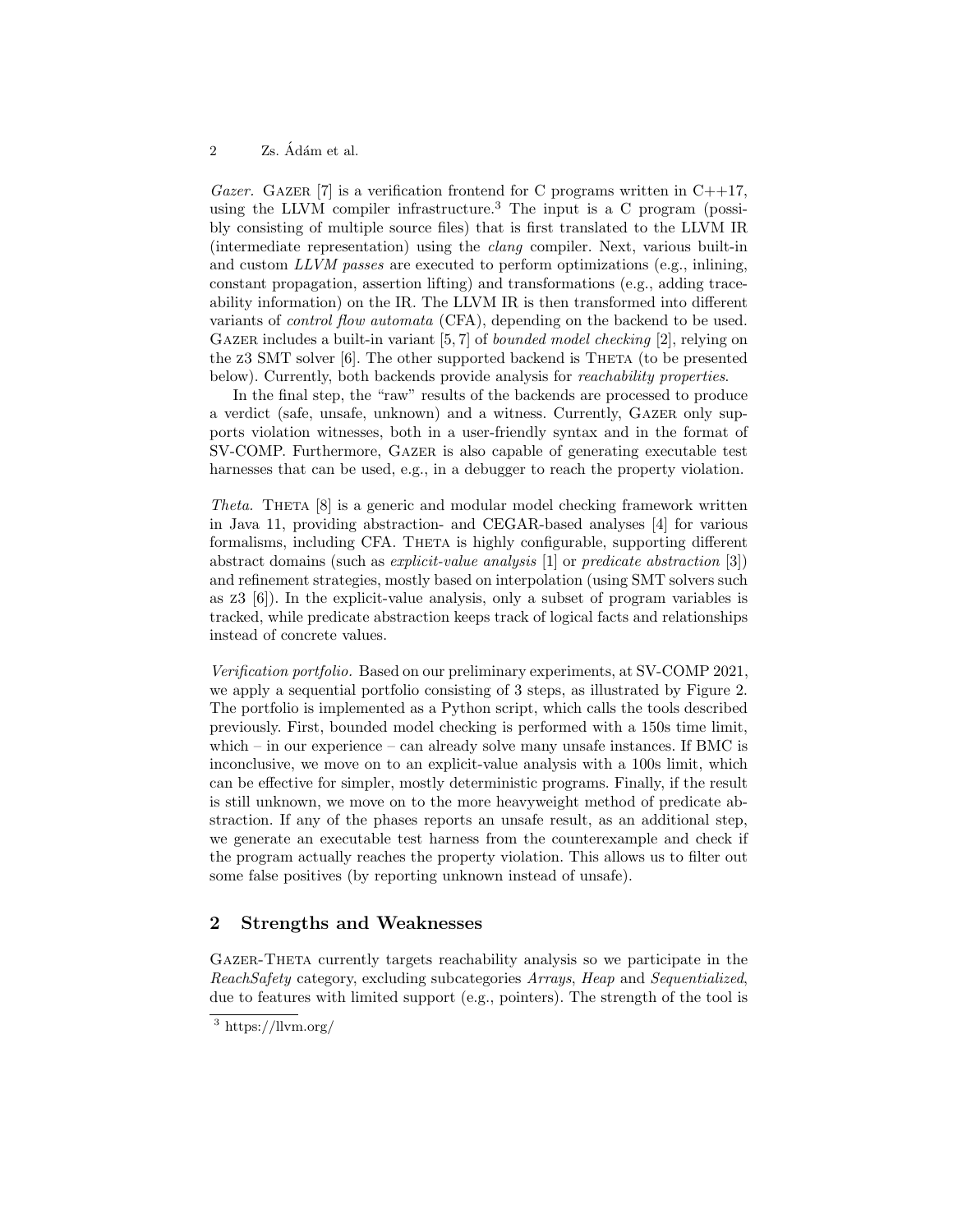

Fig. 2. Overview of the portfolio approach. Symbols  $\mathcal{O}, \mathcal{O}, \mathcal{O}$  indicate safe, inconclusive and unsafe results, respectively. Numbers indicate the time limit of each phase.

its modularity and configurability, combining the advantages of different analyses into a diverse portfolio. Out of the 3679 tasks, there are 1722 confirmed correct (1079 safe, 643 unsafe), 4 unconfirmed correct, and 13 incorrect (false positive) results. A majority of the solved tasks (86% of 1722) come from the BMC phase; with a few exceptions, the CEGAR analyses need to be utilized only for safe instances (though they could also handle most of the tasks solved by BMC based on our experiments). The explicit-value analysis handles further 100 tasks in the ECA subcategory, while predicate abstraction solves 130 additional instances from *Loops* and *ProductLines*. Surprisingly, BMC can actually solve a significant amount (857) of safe instances as well, which can be attributed to LLVM optimizations and enhancements in the algorithm [7]. Furthermore, we also observed that executable harnesses could rule out many (142) false positives.

The weakness of GAZER-THETA is its limited support for certain features, such as arrays, bit-precise reasoning (only available for BMC), and pointers. We also observed that the LLVM IR representation often results in large CFA (e.g., many temporary variables due to SSA form), which makes reasoning harder via CEGAR (as witnessed, e.g., by the ECA subcategory). Currently, the tool gives empty correctness witnesses only meeting syntactical requirements, but surprisingly most of them were accepted. Furthermore, our violation witnesses are quite "sparse" due to heavy usage of optimization passes, but some validators can still prove their correctness. The 13 false positive results are caused by unsupported library functions (related to floats) treated as external calls with undefined (arbitrary) behavior.

# 3 Tool Setup and Configuration

The competition contribution is based on GAZER v1.2.1<sup>4</sup> and THETA v2.5.0.<sup>5</sup> Additionally, the BMC backend of GAZER uses  $Z3$  version 4.8.6, while THETA is based on z3 version 4.5.0. The projects' repositories contain instructions on building the tools, but the SV-COMP 2021 repository<sup>6</sup> includes an archive with

<sup>4</sup> https://github.com/ftsrg/gazer/releases/tag/v1.2.1

 $5 \text{ https://github.com/ffsrg/theta/release/tag/v2.5.0}$ 

<sup>6</sup> https://gitlab.com/sosy-lab/sv-comp/archives-2021